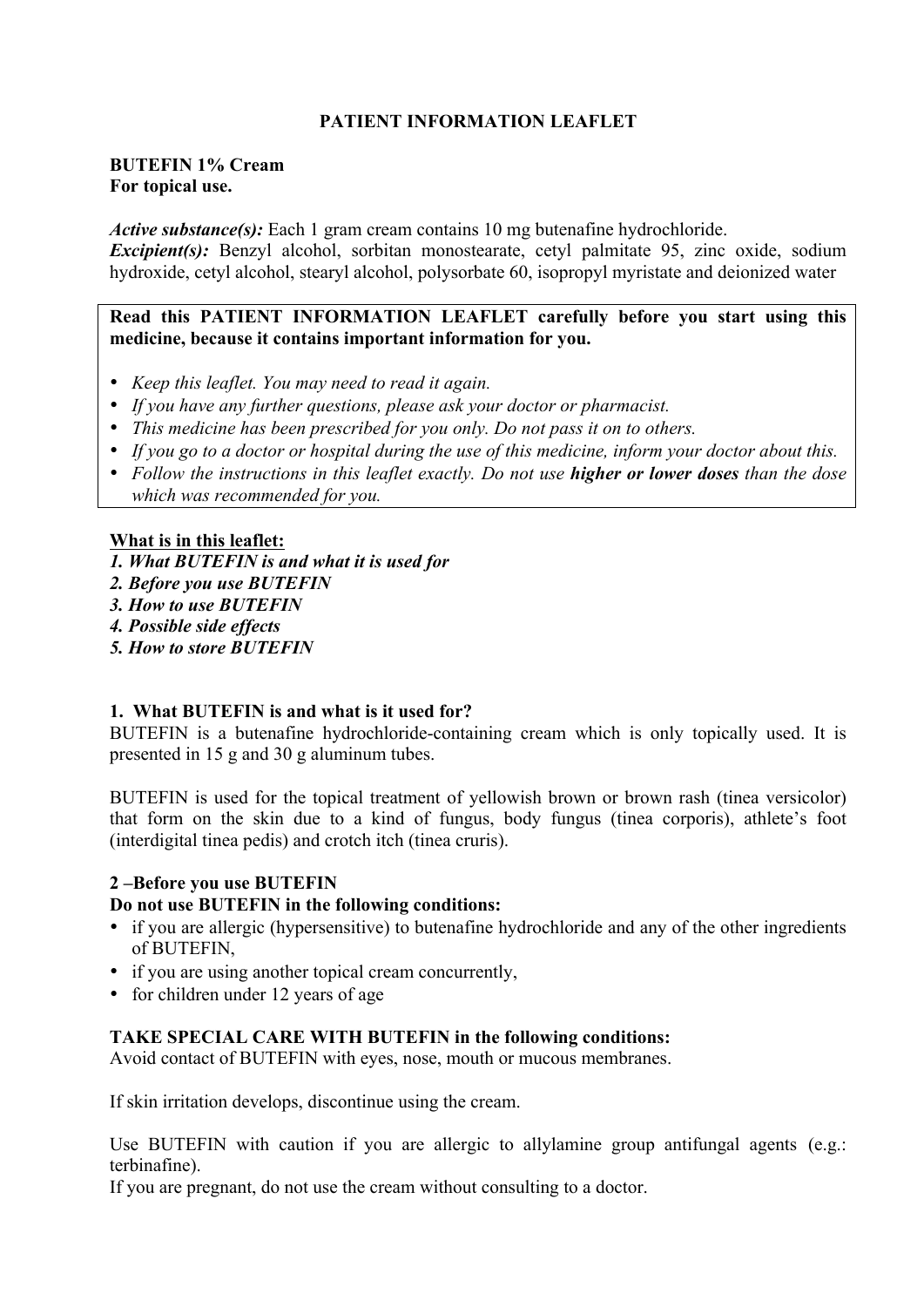Please consult your doctor, even if these statements were applicable to you at any time in the past.

# **Using BUTEFIN with food and drink:**

It has no interaction with food and drinks.

### **Pregnancy:**

*Ask your doctor or pharmacist for advice before taking the medicine.* Use during pregnancy only when necessary and under the supervision of your doctor. *If you notice that you are pregnant during treatment, please consult your doctor or pharmacist immediately.*

#### **Breastfeeding:**

*Ask your doctor or pharmacist for advice before taking the medicine* Since BUTEFIN passes into breast milk, do not use during lactation without consulting your doctor.

# **Effects on ability to drive and use machines:**

It has no known effect on ability to drive and use machines.

# **Important information about some of the excipients of BUTEFIN:**

It may cause delayed type allergic reactions or local skin reactions due to the excipients present in its content.

Since BUTEFIN contains cetyl alcohol and stearyl alcohol, it may cause local skin reactions (e.g., contact dermatitis) or irritation of eyes and mucous membranes.

#### **Using with other medicines**

There is no known or expected interaction between BUTEFIN and other medicinal products through topical administration.

*Please tell your doctor or pharmacist if you are taking or have recently taken any other prescription or nonprescription medicine.* 

# **3 – How to use BUTEFIN?**

#### **Instructions for appropriate method and dose/frequency of administration:**

Unless otherwise recommended by a doctor; use BUTEFIN as follows:

- In the treatment of athlete's foot, apply twice daily for 7 days or once daily for 4 weeks.
- In the treatment of body fungus or crotch itch, apply once daily for 2 weeks.

# **Route and method of administration:**

BUTEFIN is only for topical use.

• Apply over the skin covering the affected area and its close surrounding. Wash your hands after use.

### **Different age groups:**

#### **Use in children:**

It should not be used for children under 12 years of age.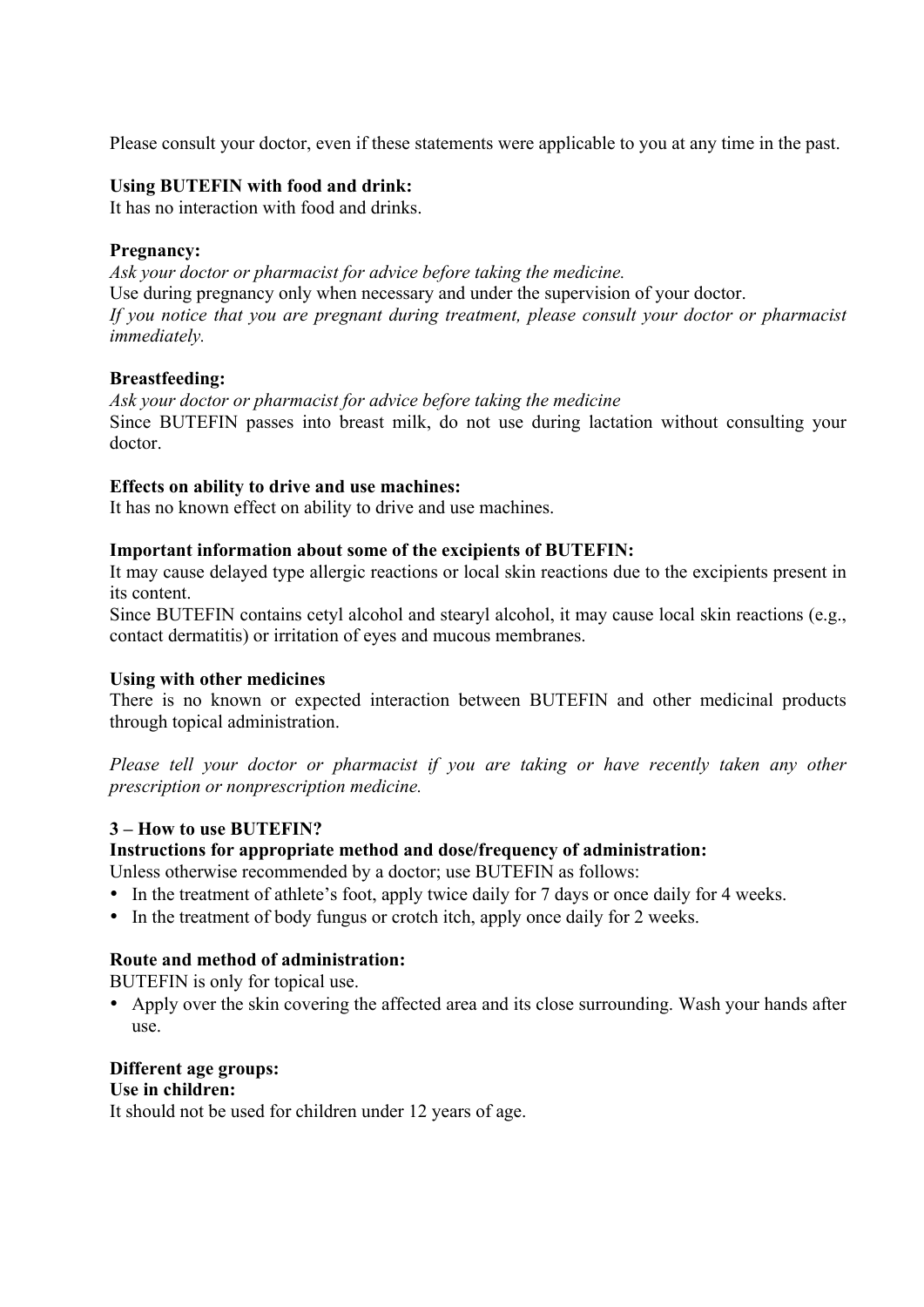# **Use in elderly:**

Use in elderly patients is the same as in adults.

# **Special populations:**

# **Kidney/Liver failure:**

There is no special use for patients with severe kidney or liver failure. *If you have the impression that the effect of BUTEFIN is too strong or too weak, talk to your doctor or pharmacist.*

### **If you have used more BUTEFIN than you should:**

*If you may have taken more BUTEFIN than you should, talk to a doctor or pharmacist*. Since BUTEFIN is applied on a limited and superficial area, it has no adverse effect related with overdose.

# **If you forget to use BUTEFIN:**

*Do not use a double dose to make up for a forgotten dose.* 

# **If you stop using BUTEFIN:**

None. If no improvement is observed after the treatment period, the diagnosis and therapy should be reviewed.

#### **4- Possible side effects**

Like all medicines, side effects can occur in people sensitive to the contents of BUTEFIN.

# **If any of the following occur stop using BUTEFIN and IMMEDIATELY inform your doctor or go to the nearest emergency department**

- Swelling of the face, tongue and throat,
- Shortness of breath, wheezing

These are all very serious side effects. If you have any of them, this means you have serious allergy to BUTEFIN. You may need emergency medical care or hospitalization.

These very serious side effects occur very rarely.

#### **If you notice any of the following, inform your doctor:**

- Itching
- Redness, irritation
- Burning/stinging
- Skin lesions (contact dermatitis)

*If you notice any side effects not mentioned in this leaflet inform your doctor or pharmacist.*

#### Reporting of side effects

If you get any side effects, talk to your doctor, pharmacist or nurse. This includes any possible side effects not listed in this leaflet. You can also report side effects directly via clicking "Reporting of Drug Side Effects" icon on the website www.titck.gov.tr or Turkish Pharmacovigilance Center (TUFAM) by calling the phone number 0 800 314 00 08 for side effects reporting line. By reporting side effects, you can help provide more information on the safety of this medicine.